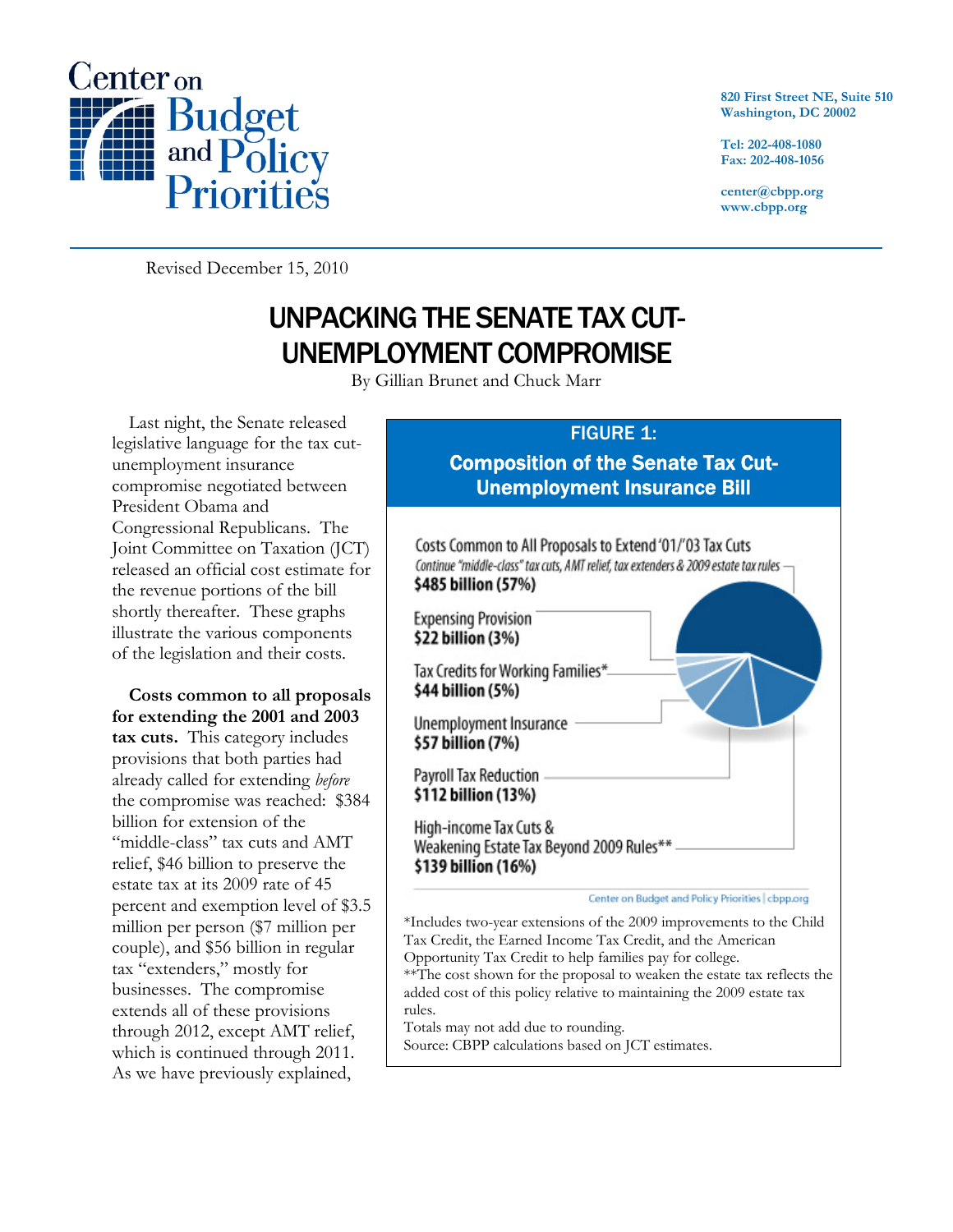the "middle-class" tax cuts do not benefit only the middle class — high-income households benefit from these provisions, as well.<sup>1</sup>

We count extending the 2009 estate tax rules as a cost common to previous proposals.<sup>2</sup> The House voted last year to continue the estate tax at the 2009 levels (H.R. 4154), and the Senate voted 56-43 to extend the 2009 rules the last time it voted on a budget resolution.

**High-income tax cuts and weakening the estate tax beyond 2009 rules.** This includes \$116 billion for the tax provisions from 2001 and 2003 that benefit only high-income households: the reductions in the top two marginal tax rates (from 39.6 percent to 35 percent and from 36 percent to 33 percent, respectively), the continuation of the repeal of both the personal exemption phaseout for high-income households and the limitation on itemized deductions claimed by high-income households, and the portion of capital gains and dividend tax cuts that benefits high-income households. It also includes \$23 billion for reducing the estate tax rate from 45 percent to 35 percent and increasing the estate-tax exemption level from \$3.5 million to \$5 million per person and indexing that level to inflation.

JCT's cost estimates for extending the lower rates on capital gains and dividends do not distinguish between the portions of those tax cuts that benefit middle-class households and the portions benefiting high-income households. However, the statutory PAYGO legislation passed by Congress in February 2010 did make such a distinction. We used older JCT cost estimates to apportion the \$53 billion total capital gains and dividends tax cuts into "middle-class" tax cuts (\$18 billion, counted as a cost common to all proposals for extending the 2001 and 2003 tax cuts) and high-income tax cuts (\$35 billion). The \$35 billion in high-income capital gains and dividends tax cuts are included among the high-income tax cuts.

**Payroll tax reduction.** This is the 2 percentage point reduction in the payroll tax included in the compromise. (The payroll tax reduction would in some sense replace the expiring Making Work Pay tax credit.)

**Unemployment insurance.** The compromise would continue the federal emergency unemployment insurance (UI) program through the end of next year. This program, which provides additional weeks of benefits to unemployed workers searching for a job, expired on November 30. The continuation of the program would preserve federal UI benefits for an estimated 7 million workers by December 2011.

**Tax credits for working families.** This includes a two-year extension of the 2009 improvements to several tax credits benefiting low- and moderate-income families: \$20 billion for the improvement to the Child Tax Credit, which particularly helps working parents earning the minimum wage or just above; \$7 billion for improvements to the Earned Income Tax Credit (EITC) that reduce the marriage penalty for low-income couples and provide families with three or more

 $\overline{a}$ 

<sup>1</sup> See Chuck Marr and Gillian Brunet, "High-Income People Would Benefit Significantly From Extension of 'Middle-Class' Tax Cuts," *Center on Budget and Policy Priorities*, August 13, 2010, http://www.cbpp.org/files/8-13-10tax.pdf.

<sup>2</sup> We used older JCT cost estimates for extending the 2009 estate-tax rules and for the estate-tax provisions in the compromise to apportion the total \$68 billion cost for the new legislation's estate-tax provisions between the proposal to maintain the tax at under its 2009 parameters and the provisions of the compromise that weaken the tax beyond that.